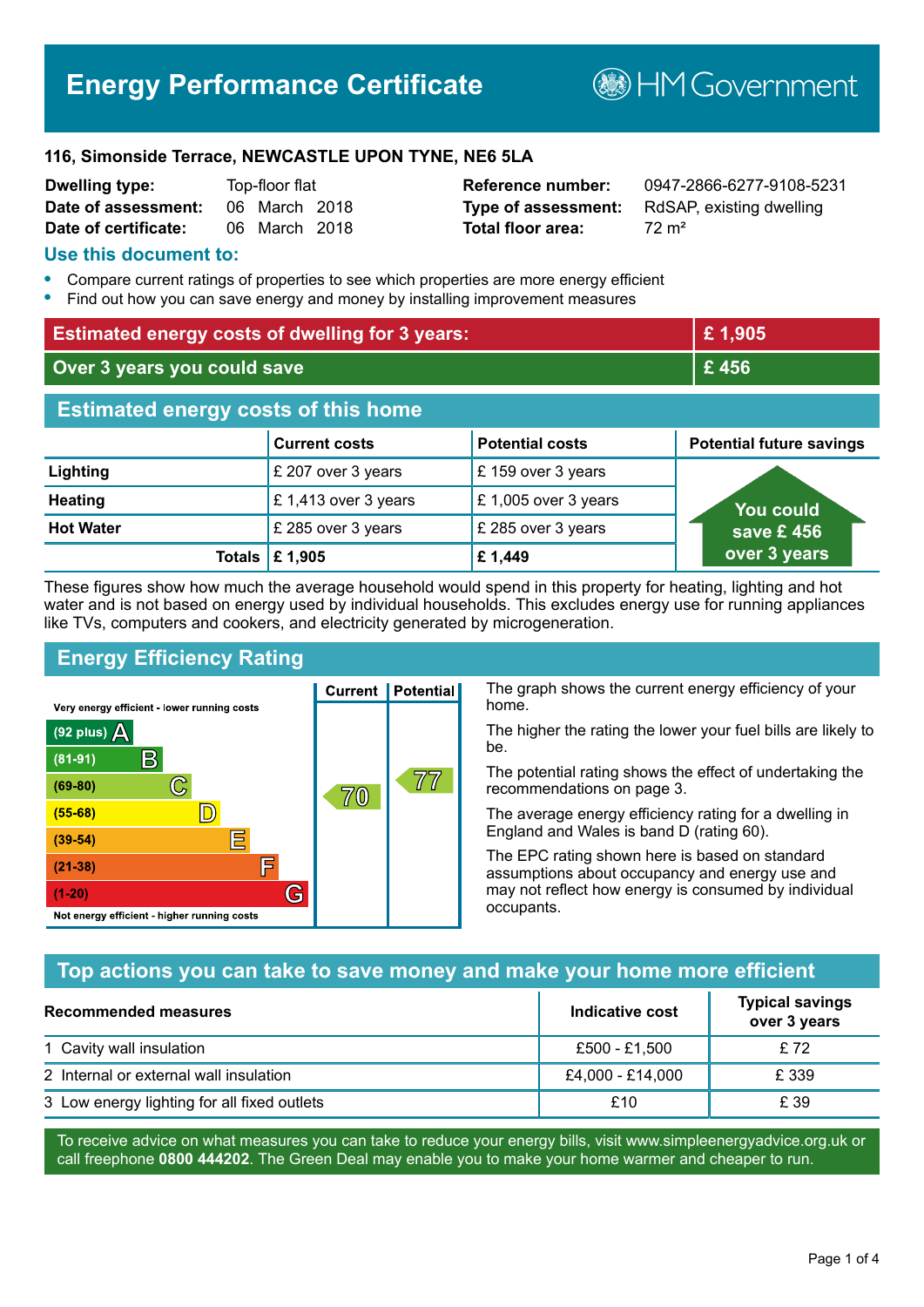116, Simonside Terrace, , , NEWCASTLE UPON TYNE, NE6 5LA

#### 06 March 2018 RRN: 0947-2866-6277-9108-5231

**Energy Performance Certificate**

# **Summary of this home's energy performance related features**

| <b>Element</b>        | <b>Description</b>                             | <b>Energy Efficiency</b> |
|-----------------------|------------------------------------------------|--------------------------|
| Walls                 | Solid brick, as built, no insulation (assumed) | *****                    |
|                       | Cavity wall, as built, no insulation (assumed) | ★★☆☆☆                    |
| Roof                  | Pitched, 300 mm loft insulation                | *****                    |
| Floor                 | (another dwelling below)                       |                          |
| Windows               | Fully double glazed                            | ★★★☆☆                    |
| Main heating          | Boiler and radiators, mains gas                | ★★★★☆                    |
| Main heating controls | Programmer, room thermostat and TRVs           | ★★★★☆                    |
| Secondary heating     | None                                           |                          |
| Hot water             | From main system                               | ★★★★☆                    |
| Lighting              | Low energy lighting in 71% of fixed outlets    | *****                    |

Current primary energy use per square metre of floor area: 217 kWh/m² per year

The assessment does not take into consideration the physical condition of any element. 'Assumed' means that the insulation could not be inspected and an assumption has been made in the methodology based on age and type of construction.

See addendum on the last page relating to items in the table above.

#### **Low and zero carbon energy sources**

Low and zero carbon energy sources are sources of energy that release either very little or no carbon dioxide into the atmosphere when they are used. Installing these sources may help reduce energy bills as well as cutting carbon. There are none provided for this home.

## **Your home's heat demand**

For most homes, the vast majority of energy costs derive from heating the home. Where applicable, this table shows the energy that could be saved in this property by insulating the loft and walls, based on typical energy use (shown within brackets as it is a reduction in energy use).

| <b>Heat demand</b>           | <b>Existing dwelling</b> | Impact of loft<br>insulation | Impact of cavity<br>wall insulation | Impact of solid<br>wall insulation |
|------------------------------|--------------------------|------------------------------|-------------------------------------|------------------------------------|
| Space heating (kWh per year) | 8.019                    | N/A                          | (551)                               | (2,539)                            |
| Water heating (kWh per year) | 2,021                    |                              |                                     |                                    |

You could receive Renewable Heat Incentive (RHI) payments and help reduce carbon emissions by replacing your existing heating system with one that generates renewable heat, subject to meeting minimum energy efficiency requirements. The estimated energy required for space and water heating will form the basis of the payments. For more information, search for the domestic RHI on the www.gov.uk website.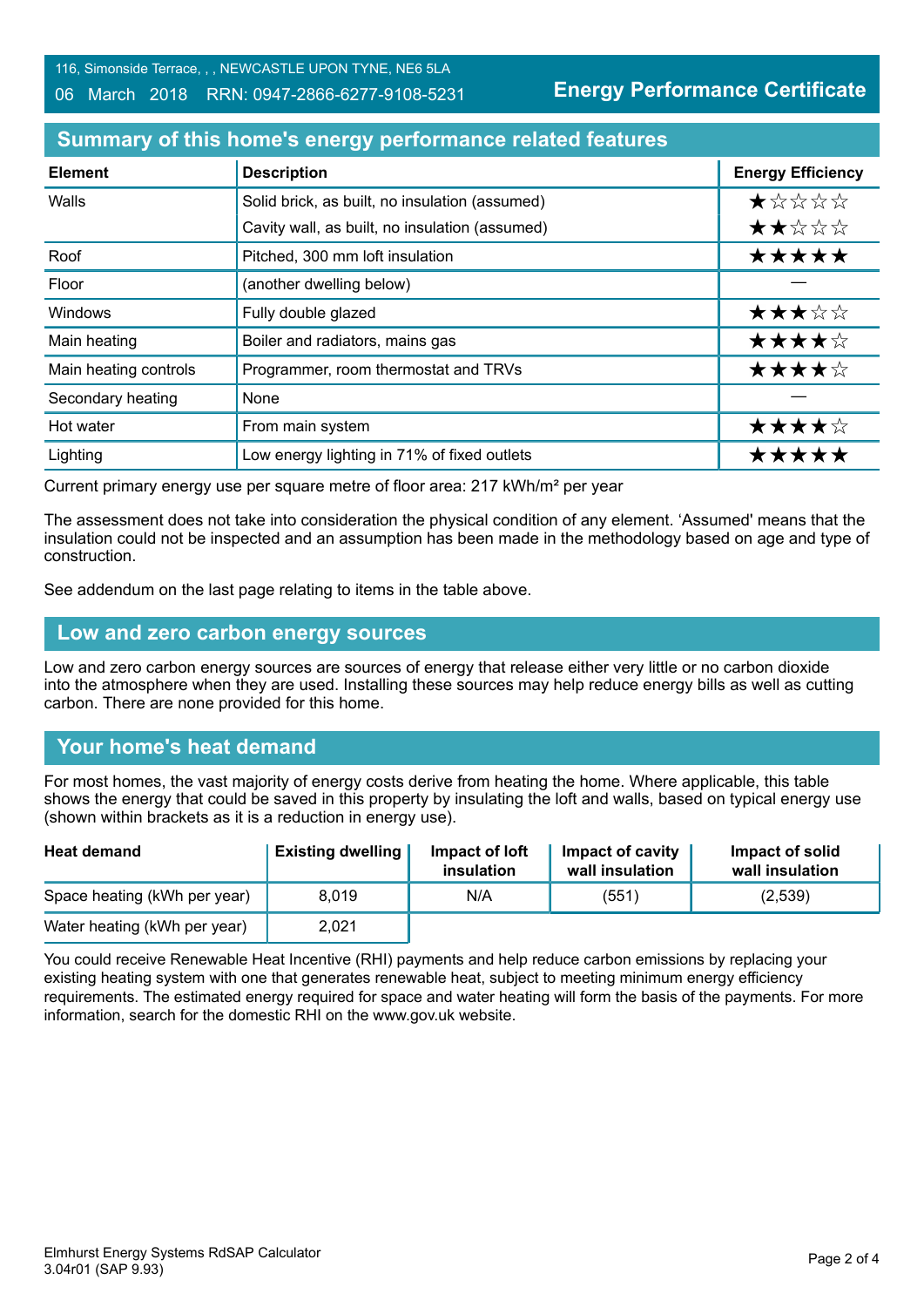#### 06 March 2018 RRN: 0947-2866-6277-9108-5231

#### **Recommendations**

The measures below will improve the energy performance of your dwelling. The performance ratings after improvements listed below are cumulative; that is, they assume the improvements have been installed in the order that they appear in the table. To receive advice on what measures you can take to reduce your energy bills, visit www.simpleenergyadvice.org.uk or call freephone 0800 444202. Before installing measures, you should make sure you have secured the appropriate permissions, where necessary. Such permissions might include permission from your landlord (if you are a tenant) or approval under Building Regulations for certain types of work.

| <b>Recommended measures</b>               | Indicative cost  | <b>Typical savings</b><br>per year | <b>Rating after</b><br>improvement |
|-------------------------------------------|------------------|------------------------------------|------------------------------------|
| Cavity wall insulation                    | £500 - £1,500    | £24                                | C71                                |
| Internal or external wall insulation      | £4,000 - £14,000 | £113                               | C76                                |
| Low energy lighting for all fixed outlets | £10              | £ 13                               | C77                                |

#### **Alternative measures**

There are alternative measures below which you could also consider for your home.

**•** External insulation with cavity wall insulation

# **Financial Support and the Green Deal**

Green Deal Finance allows you to pay for some of the cost of your improvements in instalments under a Green Deal Plan (note that this is a credit agreement, but with instalments being added to the electricity bill for the property). The availability of a Green Deal Plan will depend upon your financial circumstances. There is a limit to how much Green Deal Finance can be used, which is determined by how much energy the improvements are estimated to **save** for a 'typical household'.

You may also be able to obtain support towards repairs or replacements of heating systems and/or basic insulation measures under the ECO scheme, provided that you are in receipt of qualifying benefits or tax credits. To learn more about this scheme and the rules about eligibility, visit www.simpleenergyadvice.org.uk or call freephone **0800 444202** for England and Wales.